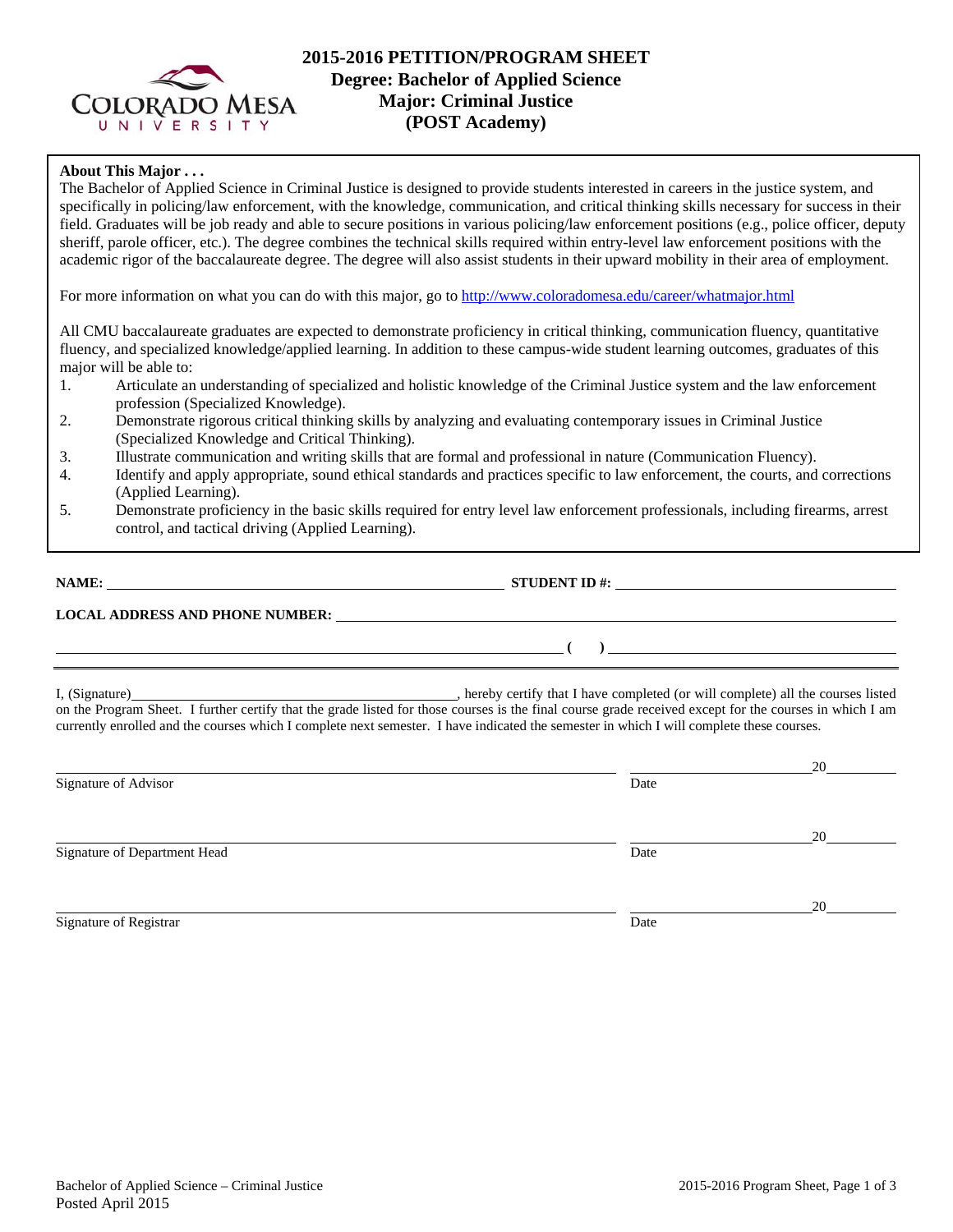### **DEGREE REQUIREMENTS:**

- 120 semester hours total (Students must complete a minimum of 30 of the last 60 hours of credit at CMU, with at least 15 semester hours in major discipline courses numbered 300 or higher).
- 33 upper division credits (A minimum of 15 taken at the 300-400 course levels within the major at CMU).
- 2.5 cumulative GPA or higher in all CMU coursework
- 2.5 cumulative GPA or higher in coursework toward the major content area
- Pre-collegiate courses (usually numbered below 100) cannot be used for graduation.
- A student must follow the CMU graduation requirements either from 1) the program sheet for the major in effect at the time the student officially declares a major; or 2) a program sheet for the major approved for a year subsequent to the year during which the student officially declares the major and is approved for the student by the department head. Because a program may have requirements specific to the degree, the student should check with the faculty advisor for additional criteria. It is the student's responsibility to be aware of, and follow, all requirements for the degree being pursued. Any exceptions or substitutions must be approved by the student's faculty advisor and Department Head.
- When filling out the program sheet a course can be used only once.
- Essential Learning Capstone should be completed between 45 and 75 hours.
- See the "Undergraduate Graduation Requirements" in the catalog for additional graduation information.

**ESSENTIAL LEARNING REQUIREMENTS** (31 semester hours): See the current catalog for a list of courses that fulfill the requirements below. If a course is an Essential Learning option and a requirement for your major, you must use it to fulfill the major requirement and make a different selection for the Essential Learning requirement.

| Course No Title<br>Sem.hrs Grade Term/Trns<br><b>English</b> (6 semester hours, must receive a grade of "C" or better and<br>must be completed by the time the student has 60 semester hours.)<br><b>ENGL 111 English Composition</b><br>3<br>ENGL 112 English Composition<br>3 | Restricted Electives (9 semester hours, at least three of which need to<br>be upper division - see list below). All college level courses appearing<br>on your final transcript that will bring your total semester hours to 120<br>hours (must receive a grade of "C" or better in all courses). |
|---------------------------------------------------------------------------------------------------------------------------------------------------------------------------------------------------------------------------------------------------------------------------------|---------------------------------------------------------------------------------------------------------------------------------------------------------------------------------------------------------------------------------------------------------------------------------------------------|
| <b>Math</b> (3 semester hours, must receive a grade of "C" or better, must be                                                                                                                                                                                                   |                                                                                                                                                                                                                                                                                                   |
| completed by the time the student has 60 semester hours.)                                                                                                                                                                                                                       | <b>Restricted Electives</b> (9 credit Hours)                                                                                                                                                                                                                                                      |
|                                                                                                                                                                                                                                                                                 | CRMJ 210 Emergency Dispatch (4)                                                                                                                                                                                                                                                                   |
|                                                                                                                                                                                                                                                                                 | CRMJ 311 Victimology (3)                                                                                                                                                                                                                                                                          |
| Humanities (3 semester hours)                                                                                                                                                                                                                                                   | CRMJ 325 Juvenile Justice (3)                                                                                                                                                                                                                                                                     |
|                                                                                                                                                                                                                                                                                 | CRMJ 330 Domestic Violence (3)                                                                                                                                                                                                                                                                    |
| Social and Behavioral Sciences (6 semester hours)                                                                                                                                                                                                                               | CRMJ 335 Community Policing (3)                                                                                                                                                                                                                                                                   |
| <b>POLS</b> 101<br><b>American Government</b><br>3                                                                                                                                                                                                                              | CRMJ 395 Independent Study (1-3)                                                                                                                                                                                                                                                                  |
| 3<br><b>Social Problems</b><br>SOCO 264                                                                                                                                                                                                                                         | CRMJ 396 *Topics (1-3)                                                                                                                                                                                                                                                                            |
|                                                                                                                                                                                                                                                                                 | CRMJ 405 Civil Liability (3)                                                                                                                                                                                                                                                                      |
| Natural Sciences (7 semester hours, one course must include a lab)                                                                                                                                                                                                              | CRMJ 415 Counter-Terrorism (3)                                                                                                                                                                                                                                                                    |
|                                                                                                                                                                                                                                                                                 | CRMJ 425 Trial, Evidence, and Legal Advocacy (3)                                                                                                                                                                                                                                                  |
|                                                                                                                                                                                                                                                                                 | CRMJ 499 $*$ <sup>*</sup> Internship $(1-3)$                                                                                                                                                                                                                                                      |
|                                                                                                                                                                                                                                                                                 | CRJW 270: Homicidal Drowning Investigations (2)                                                                                                                                                                                                                                                   |
|                                                                                                                                                                                                                                                                                 | CRJW 280: Public Safety Diving Phase I (4)                                                                                                                                                                                                                                                        |
| <b>History</b> (3 semester hours)                                                                                                                                                                                                                                               | CRJW 290: Underwater CSI (2)                                                                                                                                                                                                                                                                      |
| <b>HIST</b>                                                                                                                                                                                                                                                                     | CRJW 296: Topics (1-4)                                                                                                                                                                                                                                                                            |
|                                                                                                                                                                                                                                                                                 | FOAN 232: Survey of Forensic Science (3)                                                                                                                                                                                                                                                          |
| Fine Arts (3 semester hours)                                                                                                                                                                                                                                                    | PADM 315: Public Management (3)                                                                                                                                                                                                                                                                   |
|                                                                                                                                                                                                                                                                                 | Other elective options will be considered on a case-by-case basis.                                                                                                                                                                                                                                |
|                                                                                                                                                                                                                                                                                 | *May be taken more than one time if the course has a different                                                                                                                                                                                                                                    |
|                                                                                                                                                                                                                                                                                 | topic                                                                                                                                                                                                                                                                                             |

Course No TitleSem.hrs Grade Term/Trns

#### **WELLNESS REQUIREMENT** (2 semester hours)

| KINE 100 Health and Wellness                                                                                                                                                                                                                                                                                       | the control of the control of the control of |  |
|--------------------------------------------------------------------------------------------------------------------------------------------------------------------------------------------------------------------------------------------------------------------------------------------------------------------|----------------------------------------------|--|
| <b>ESSENTIAL LEARNING CAPSTONE</b> (4 semester hours)                                                                                                                                                                                                                                                              |                                              |  |
| ESSL 290 Maverick Milestone                                                                                                                                                                                                                                                                                        |                                              |  |
| $\sqrt{2}$ $\sqrt{2}$ $\sqrt{1}$ $\sqrt{2}$ $\sqrt{2}$ $\sqrt{2}$ $\sqrt{2}$ $\sqrt{2}$ $\sqrt{2}$ $\sqrt{2}$ $\sqrt{2}$ $\sqrt{2}$ $\sqrt{2}$ $\sqrt{2}$ $\sqrt{2}$ $\sqrt{2}$ $\sqrt{2}$ $\sqrt{2}$ $\sqrt{2}$ $\sqrt{2}$ $\sqrt{2}$ $\sqrt{2}$ $\sqrt{2}$ $\sqrt{2}$ $\sqrt{2}$ $\sqrt{2}$ $\sqrt{2}$ $\sqrt{2$ |                                              |  |

|          | (see English $&$ math pre-reqs) 3 |  |
|----------|-----------------------------------|--|
| ESSL 200 | Essential Speech (co-requisite) 1 |  |

### **B.A.S. MAJOR REQUIREMENTS** (44 total semester hours - must

receive a grade of "C" or better in all courses)

**Foreign Language Courses** (6 semester hours)

Two consecutive classes in the same foreign language. FLAS 114 & 115 will NOT fulfill this requirement.

| FLA             |                                               | 3 |  |  |
|-----------------|-----------------------------------------------|---|--|--|
| <b>FLA</b>      |                                               | 3 |  |  |
|                 | <b>Foundation Courses</b> (20 semester hours) |   |  |  |
| <b>CRMJ</b> 110 | Orientation to Criminal Justice 1             |   |  |  |
| <b>CRMJ 201</b> | Introduction to Criminal Justice 3            |   |  |  |
| <b>STAT 215</b> | Statistics for Soc & Behav Sci                | 4 |  |  |
| <b>CRMJ 302</b> | Ethics in Criminal Justice                    | 3 |  |  |
| <b>CRMJ 310</b> | Police Process                                | 3 |  |  |
| <b>CRMJ 320</b> | Corrections                                   | 3 |  |  |
| <b>CRMJ328</b>  | <b>American Court Systems</b>                 | 3 |  |  |
|                 | <b>Core Courses</b> (18 semester hours)       |   |  |  |
| <b>CRMJ 301</b> | Criminal Procedure                            | 3 |  |  |
| <b>CRMJ 315</b> | Research Methods I                            | 3 |  |  |
| <b>CRMJ 370</b> | Criminology                                   | 3 |  |  |
| <b>CRMJ</b> 410 | Criminal Investigations                       | 3 |  |  |
| <b>CRMJ</b> 420 | Criminal Law                                  | 3 |  |  |
| CRMJ 490        | Capstone: Comparative CJ $OR$                 |   |  |  |
| <b>CRMJ 499</b> | Internship                                    |   |  |  |

| <b>Restricted Electives</b> (9 credit Hours)                       |
|--------------------------------------------------------------------|
| CRMJ 210 Emergency Dispatch (4)                                    |
| CRMJ 311 Victimology (3)                                           |
| CRMJ 325 Juvenile Justice (3)                                      |
| CRMJ 330 Domestic Violence (3)                                     |
| CRMJ 335 Community Policing (3)                                    |
| CRMJ 395 Independent Study (1-3)                                   |
| CRMJ 396 *Topics (1-3)                                             |
| CRMJ 405 Civil Liability (3)                                       |
| CRMJ 415 Counter-Terrorism (3)                                     |
| CRMJ 425 Trial, Evidence, and Legal Advocacy (3)                   |
| CRMJ 499 $*$ <sup>*</sup> Internship $(1-3)$                       |
| CRJW 270: Homicidal Drowning Investigations (2)                    |
| CRJW 280: Public Safety Diving Phase I (4)                         |
| CRJW 290: Underwater CSI (2)                                       |
| CRJW 296: Topics (1-4)                                             |
| FOAN 232: Survey of Forensic Science (3)                           |
| PADM 315: Public Management (3)                                    |
| Other elective options will be considered on a case-by-case basis. |
| *May be taken more than one time if the course has a different     |
| topic                                                              |
| **May only count as 1 to 3 credits toward the 9 requisite credits  |